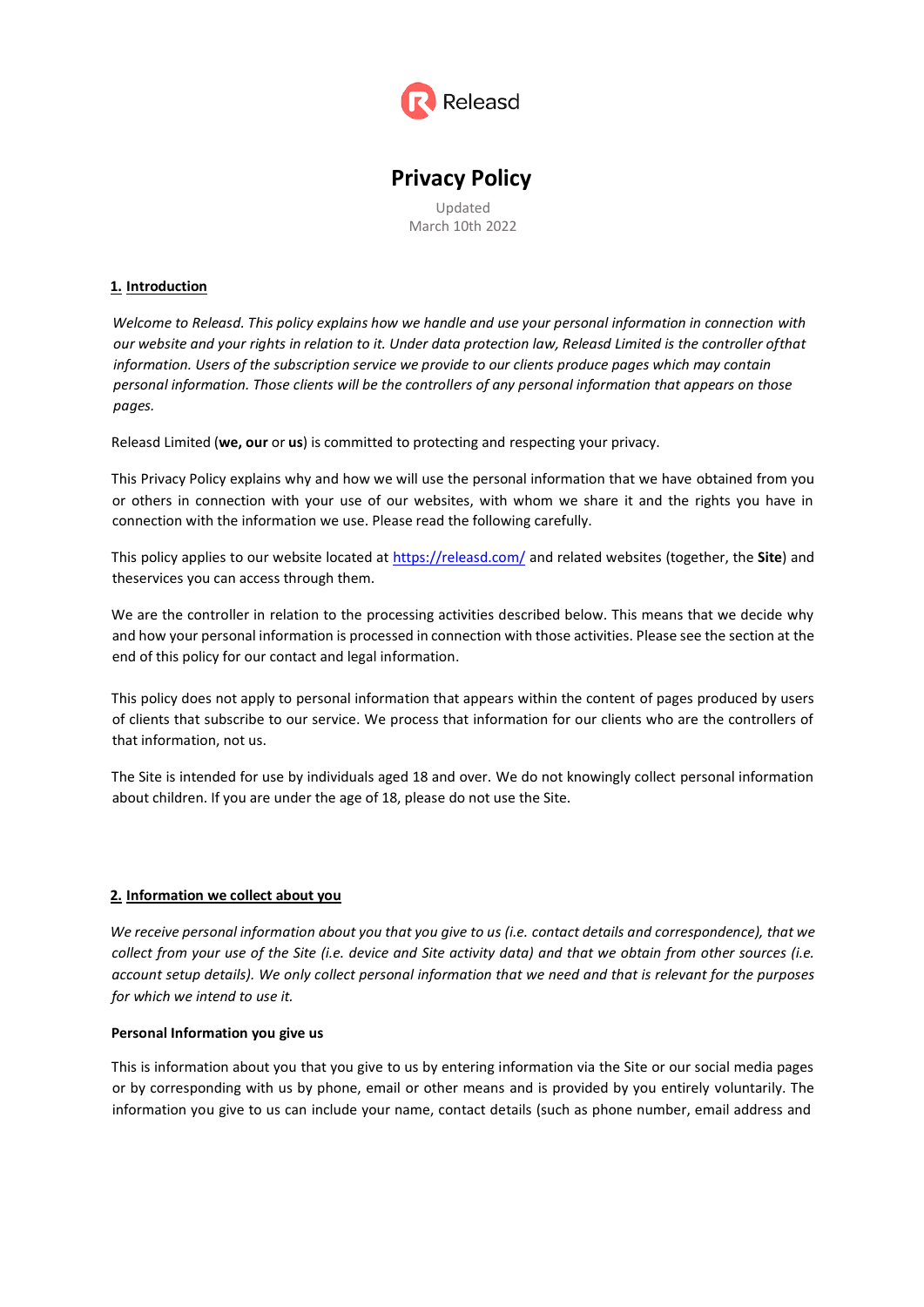

postal address), job title, employer's name, enquiry details, your opinion of our products and services and certain marketing preferences.

If you do not provide this information to us we may not be able to contact you and/or resolve your queries effectively.

#### **Information we collect about you from your use of the Site**

Each time you use the Site we automatically collect the following information:

- the following technical information: a unique identification code for our authentication system, the internet protocol (IP) address of your device and details regarding the type of browsersoftwareyou use to access the Site;
- details of your use of the Site, namely traffic data, weblogs and other communication data, including where and when you clicked on certain parts of the Site and details of the webpage from which you visited it; and
- cookie, pixel and beacon identification information (for more information about these, please see our [Cookies](https://www.releasd.com/cookie-policy.pdf) Policy).

We may record telephone conversations when you call us for training and monitoring purposes.

If you do not provide this information, you may be unable to access some or all of the Site or its features.

### **Information we collect about you from other sources**

We obtain certain personal information about you from sources outside of our business, as follows:

- If an organisation for whom you work subscribes with us, we will receive your name, job title, work location/address, email address and telephone number from them. We require this information to set up your account, which is a requirement of our contract with our client whose subscription you use. If you do not provide this information, we will be unable to provide you with access to our subscription service.
	- We may obtain certain information about you that is available publicly. We obtain this either directly from websites published online (e.g. LinkedIn and other social media sites or your organisation's website) or from third party data brokers (e.g. Cognism) who have themselves obtained your personal information from publicly available sources. The categories of personal information we collect from these sources including your name, company, job title, industry, location, email address, email verification status, work/personal phone number, work/personal business URL and professional/business information relating to your work role. We use this information to ascertain whether our products and services will be of interest to you or your organisation, to contact you with marketing information, to discuss business opportunities and to improve our understanding of our market, the industry we operate in and the behaviours of decision-makers within it, but in each case, only to the extent permitted by data protection law. Where applicable, we may combine this personal information with details of your past interactions with us or our Site and create a score to measure your likely level of interest in our products and services.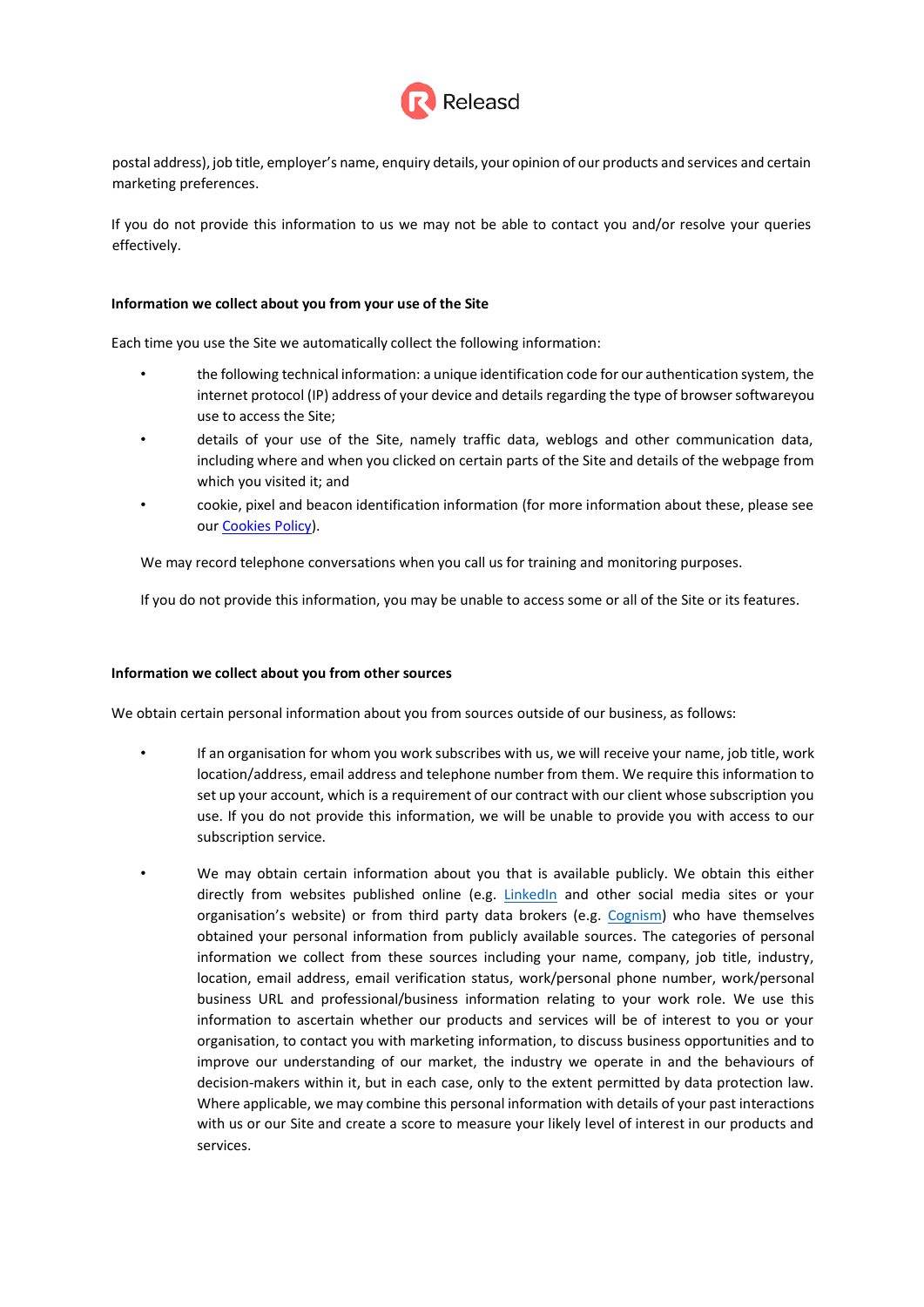

## **3. Use of your personal information**

*We use your personal information for a variety of reasons. We rely on different legal grounds to process your personal information, depending on the purposes of our use and the risks to your privacy. You will always have the option not to receive marketing communications from us and can opt-out at any time. We do not share your personal information with companies that would send their marketing to you.*

*We use your personal information in the following ways:*

### **3.1 Where you have provided CONSENT**

We may use and process your personal information where you have **consented** for us to do so for the following purposes to supply marketing or other material you have specifically requested from us.

You may withdraw your consent for us to use your information in any of these ways at any time. Please see Your rights over your personal information for further details.

### **3.2 Where required to comply with our LEGAL OBLIGATIONS**

We will use your personal information to comply with our legal obligation to keep a record relating to the rights you exercise in connection with our processing of your personal information.

#### **3.3 Where processing is necessary for us to pursue a LEGITIMATE INTEREST**

We may use and process your personal information where it is necessary for us to pursue our **legitimate interests** as a business for the following purposes:

### Processing necessary for us to promote our business, brands and products

- if you are a corporate subscriber, to contact you by email or by telephone with marketing information about our products and services (other than where we have asked you for your consent). We will use your personal information to tailor or personalise the marketing communications you receive to make them relevant to you and also to send targeted marketing messages via social media and other third party platforms, which may involve sharing your personal information with those platforms. Please see further the Marketing section below; and
- to create a profile of you and analyse this to obtain insight about market or industry trends, client behaviours which inform our marketing strategy, and to enhance and personalise your experience as a visitor (as well as the marketing information we contact you with in the ways described in the paragraph above).

#### Processing necessary for us to support customers and users with sales and other enquiries

- to correspond and communicate with you in connection with the services we offer;
- to train and monitor our staff and to identify ways of improving your customer service experience;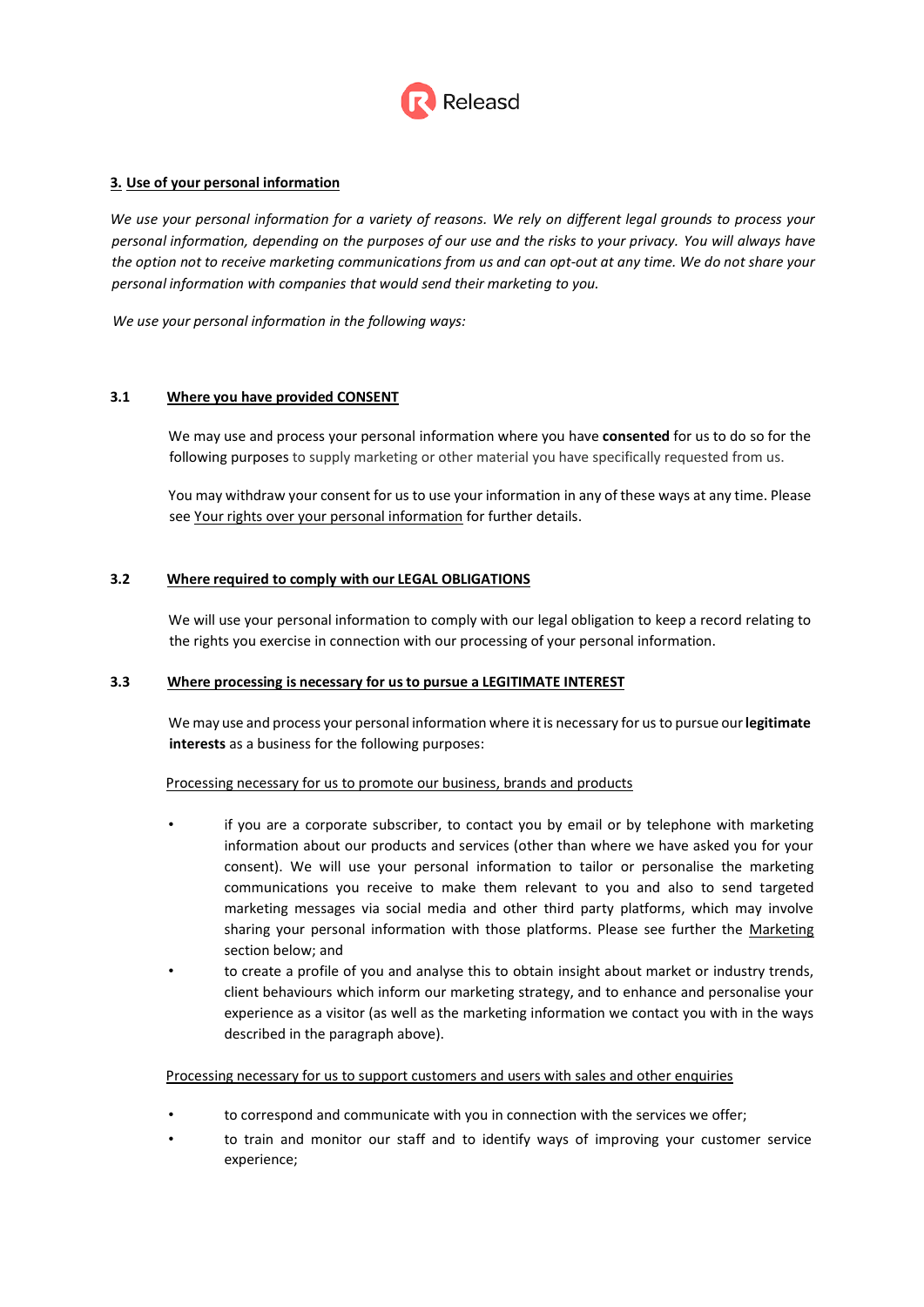

Processing necessary for us to respond to changing market conditions and our customers' needs

• for market research, insight and intelligence in order to improve our understanding of our market and industry and, as a result, the products and services that we deliver to you.

Processing necessary for us to operate the administrative and technical aspects of our business efficiently and effectively

- to administer the Site and our social media pages and for internal operations, including in relation to any strictly necessary cookies we use on the Site and for troubleshooting, testing and statistical reporting purposes;
- for the prevention of fraud and other criminal activities;
- to verify the accuracy of information we hold about you and create a better understanding of you as an account holder or visitor;
- for network and information security purposes in order for us to take steps to protect your information against loss or damage, theft or unauthorised access;
- to comply with a request from you in connection with the exercise of your rights (for example where you have asked us not to contact you for marketing purposes, we will keep a record of this on our suppression lists in order to be able to comply with your request);
- for the purposes of a corporate restructure or reorganisation or sale of our business or assets;
- for efficiency, accuracy or other improvements of our databases and systems e.g. by combining systems or consolidating records we hold about you;
- to enforce or protect our contractual or other legal rights or to bring or defend legal proceedings; and
- for general administration including managing your queries, complaints, or claims, to send service messages and to provide you with important information about our business.

**Marketing:** As described above, if we specifically request your permission to send (or you specifically ask us to send) to you news and marketing material by email, we rely on your consent to do so. Otherwise we process your personal information for direct marketing purposes on the basis that it is necessary for us to pursue our legitimate interests as a business (see above in this section for further details). We try to tailor and personalise any marketing communications that we send to you, for example, by notifying you of products, services, offers or promotions that apply to your interests, location, industry sector, employer or job role. If you do not wish to receive marketing communications from us, you can opt-out at any time by using the unsubscribe link inside the email (to unsubscribe from marketing emails) or by sending an email to [hello@releasd.com](mailto:hello@releasd.com) (to unsubscribe from marketing emails or calls). Our webforms are intended for use by corporate users only. Whilst we try our best to prevent non-corporate users from submitting their details via these webforms (e.g. by using filters), the technology we use is not faultless. If you are not a corporate subscriber, please do not use our webforms to make requests and instead contact us directly using the contact information at the end of this policy.

### **4. Disclosure of your personal information by us**

We only disclose your personal information outside our business in limited circumstances. If we do, we will put in *place a contract that requires recipients to protect your personal information, unless we are legally required to* share that information. Any suppliers or other recipients that work for us will be obliged to follow our instructions.

We may disclose your information to our third party service providers, agents, subcontractors and other suppliers for the purposes of providing services to us or directly to you on our behalf, including the operation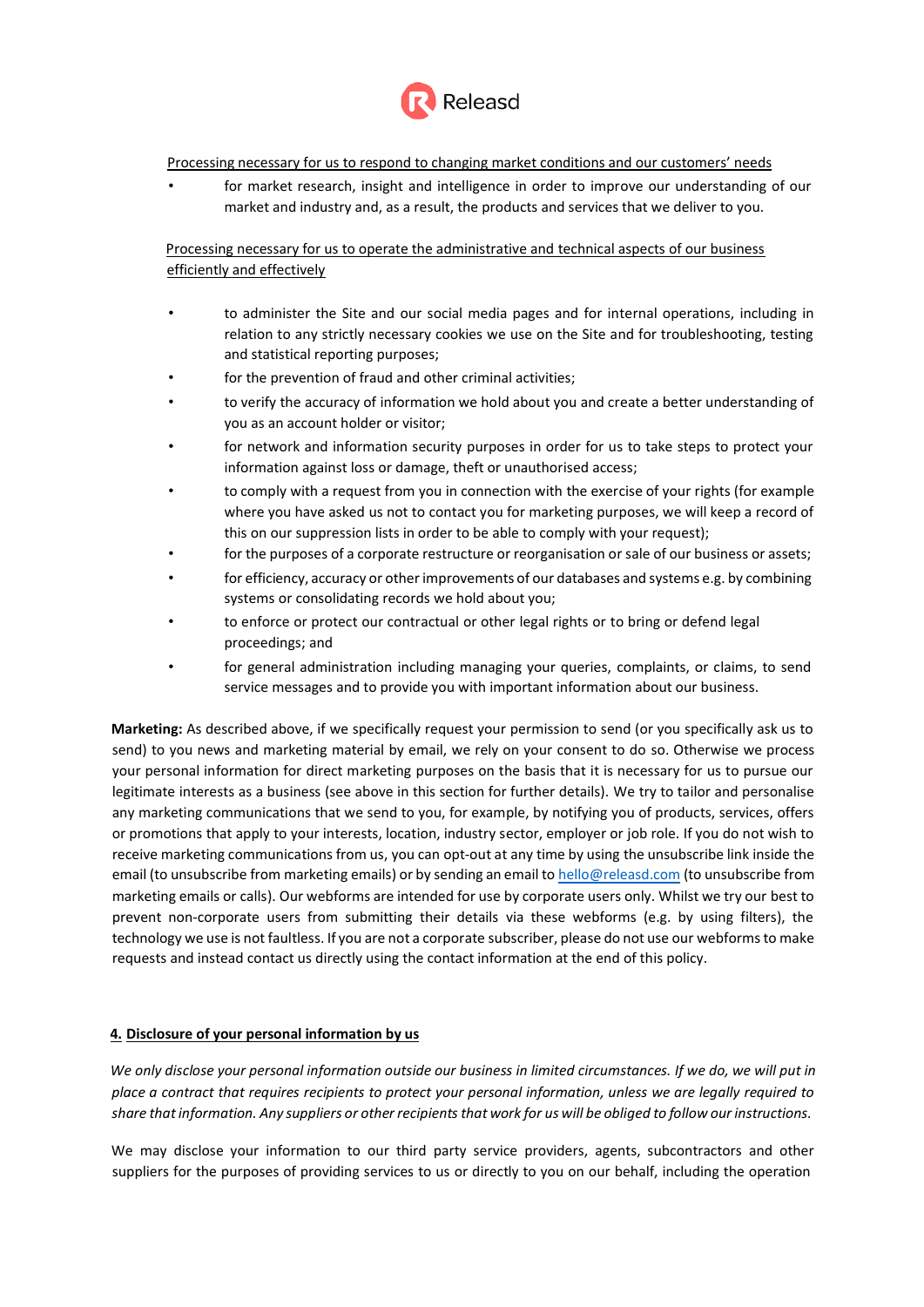

and maintenance of the Site. Please see the table below in this section for further details regarding the personal information we disclose and our reasons for doing so.

When we use suppliers, we only disclose to them any personal information that is necessary for them to provide their services and only where we have a contract in place that requires them to keep your information secure and not to use it other than in accordance with our specific instructions.

We disclose your personal information to the following third parties for the purposes listed below:

| <b>Category of personal information</b>                                                         | Recipient/industry (& subsector)                                                                                                                                                                                 | <b>Purpose of disclosure</b>                                                                                                                                                                                                                                                                         |
|-------------------------------------------------------------------------------------------------|------------------------------------------------------------------------------------------------------------------------------------------------------------------------------------------------------------------|------------------------------------------------------------------------------------------------------------------------------------------------------------------------------------------------------------------------------------------------------------------------------------------------------|
| All personal information collected                                                              | IT service providers (support &<br>cloud services), including hosting<br>services provided by<br>Amazon Web Services UK<br>Limited                                                                               | To support, maintain and host the<br>Site, including the software and<br>hardware infrastructure required<br>for it to operate/be accessible<br>online and to keep a backup of<br>your personal information. We<br>also use online IT service providers<br>to provide contract execution<br>services |
| Website traffic data, IP address<br>and browser details.                                        | Google, Inc. and its group<br>companies (cloud - analytics<br>services)                                                                                                                                          | To assist with statistics and<br>provide us with basic analytical<br>tools for search engine<br>optimisation and marketing<br>purposes in order to improve our<br>services                                                                                                                           |
| All<br>personal<br>information collected (not<br>including Site traffic data or IP<br>address). | Salesforce.com Inc and its group<br><b>CRM</b><br>companies<br><i>(cloud</i><br>services), Google, Inc. and its<br>group companies (cloud -<br>Professional email, online storage,<br>shared calendars and more) | To assist with our customer<br>relationship management and to<br>details of<br>store<br>our communications and<br>interactions with you                                                                                                                                                              |
| All<br>personal<br>information collected (not<br>including Site traffic data).                  | Act-On Inc and its group<br>companies and Campaign Monitor<br>and its group companies (cloud -<br>email/campaign management)                                                                                     | To manage outbound email<br>marketing communications we<br>send to you and their associated<br>campaigns. Some of the webpages<br>you access on the Site are<br>provided by Salesforce.com Inc<br>and hosted on the servers that<br>operate their website                                            |
| All personal information collected                                                              | Our legal, accountancy and other<br>professional advisers (consultancy<br>- professional services)                                                                                                               | To provide us with advice in<br>relation to our business, including<br>our legal, financial and other<br>obligations and claims                                                                                                                                                                      |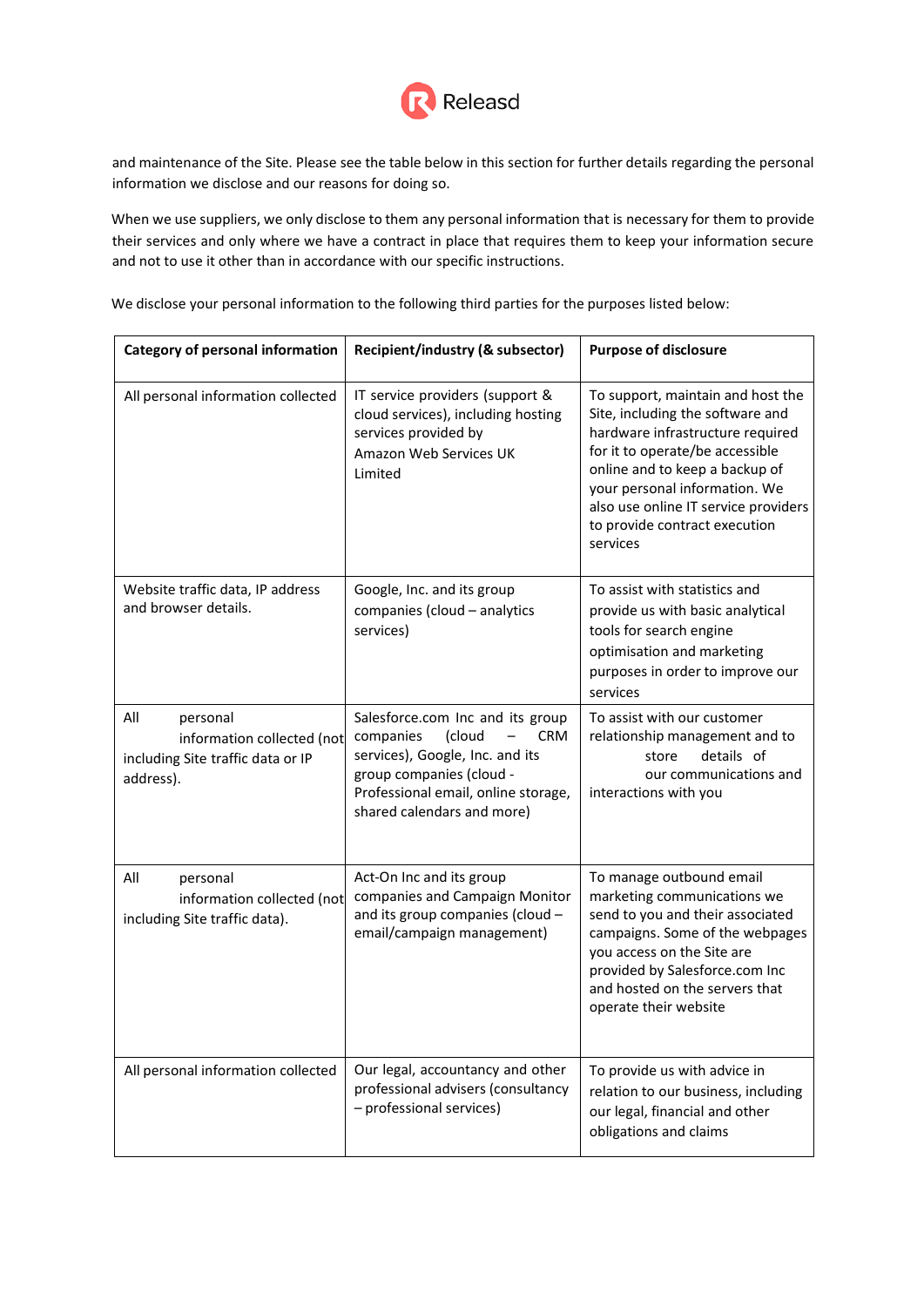

| Cookie and pixel data | Social media platforms including<br>LinkedIn and Twitter | For the cookies used for social<br>media sites to work. See further<br>our Cookies Policy. |
|-----------------------|----------------------------------------------------------|--------------------------------------------------------------------------------------------|
|-----------------------|----------------------------------------------------------|--------------------------------------------------------------------------------------------|

The recipients listed in the table above are located in the UK, European Economic Area and the USA.

We may disclose your personal information to other third parties as follows:

- any third party who is restructuring, selling, buying or acquiring some or all of our business or assets (or contemplating doing so) or in the event of a merger, bankruptcy, dissolution, reorganisation or similar event to with any parties involved in those processes or transactions; and
- if we are under a duty to disclose or share your information in order to comply with any legal or regulatory obligation or police, court or government request.

## **5. Transfers of your personal information outside of the European Economic Area**

*We may transfer your personal information outside of the UK and European Economic Area (EEA). We take measures to protect your personal information when it is transferred to a country which does not have similar data protection laws to the UK.*

All the personal information collected about you by us or on our behalf may be transferred to countries outside the UK and EEA. By way of example, this may happen if any of our servers or those of our third party service providers are from time to time located in a country outside of the UK and EEA. These countries may not have similar data protection laws to the UK and so they may not protect the use of your personal information to the same extent. See Disclosure of your personal information by us for details of the non-UK/EEA countries to which we may transfer your personal information.

If we transfer your information outside of the UK and EEA in this way, we will take steps to ensure that appropriate security measures are taken with the aim of ensuring that your privacy rights continue to be protected as outlined in this policy. These steps include imposing contractual obligations on the recipients of your personal information or ensuring that the recipients are subscribed to 'international frameworks' that aim to ensure adequate protection. Please contact us using the details at the end of this policy for more information about the protections that we put in place and to obtain a copy of the relevant documents.

If you use our Site orservices whilst you are outside the UK and EEA, yourinformation may be transferred outside the UK and the EEA in order to provide you with those services.

### **6. Security and links to other websites**

We take the security of your personal information seriously and use a variety of measures based on good industry *practice to keep it secure. Nonetheless, transmissions over the internet and to the Site may not be completely secure, so please exercise caution. When accessing links to other websites, their privacy policies, not ours, will apply to your personal information.*

We employ security measures to protect the information you provide to us, to prevent access by unauthorised persons and unlawful processing, accidental loss, destruction and damage. When we have provided (or you have chosen) a password allowing you access to certain benefits of the Site, you are responsible for safeguarding it and keeping it confidential and you promise not to allow it to be used by third parties. Unfortunately, the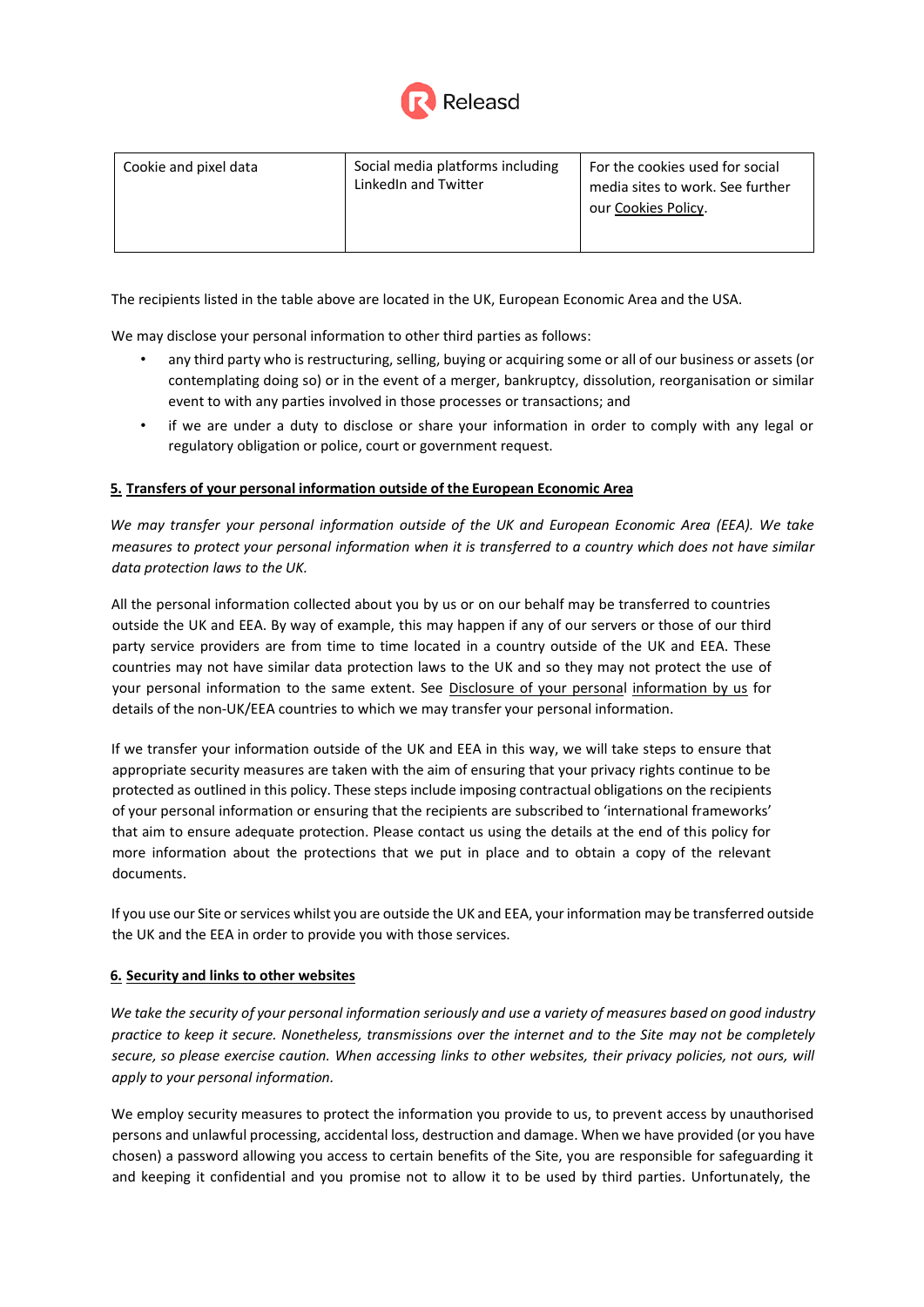

transmission of information via the internet is not completely secure. Although we will do everything possible to protect your personal information, we cannot guarantee the security of any personal information you disclose online. You accept the inherent security implications of using the internet and will not hold us responsible for any breach of security unless we are at fault.

The Site may contain links to other websites run by other organisations which we do not control. This policy does not apply to those other websites, so we encourage you to read their privacy policies. We are not responsible for the privacy policies and practices of other websites (even if you access them using links that we provide) and we provide links to those websites solely for your information and convenience. We specifically disclaim responsibility for their content, privacy practices and terms of use, and we make no endorsements, representations or promises about their accuracy, content or thoroughness. Your disclosure of personal information to third party websites is at your own risk.

In addition, if you linked to the Site from a third party website, we cannot be responsible for the privacy policies and practices of the owners and operators of that third party website and recommend that you check the policy of that third party website.

## **7. The periods for which we retain your personal information**

*We will not hold your personal information in an identifiable format for any longer than is necessary for the purposes for which we collected it. The periods for which we hold your personal information will depend on the type of personal information and whether you are a user of the subscription services we provide to a subscribing client or of a prospective/trialling client, or a visitor to the Site. These periods also apply where we share your information with suppliers who process your personal information on our behalf.*

We (and the suppliers we instruct) retain your personal information for the following periods:

| Type of personal information                 | How long we keep your personal information after we receive it                                                                                                                                                   |
|----------------------------------------------|------------------------------------------------------------------------------------------------------------------------------------------------------------------------------------------------------------------|
| Account setup information<br>and preferences | 7 years after the expiry date of your organisation's last subscription                                                                                                                                           |
| Device and Site activity<br>information      | 7 years after the date of the Site activity                                                                                                                                                                      |
| Correspondence and call<br>recordings        | 7 years after the date of the correspondence however, we may selectively<br>delete/destroy correspondence sooner on a case by case basis if we identify<br>there is no longer a business purpose for keeping it. |

If you are a **user of the subscription services** we provide to our client:

If you work for a **client**, **prospective client**, are **participating in trial access** to our services or are **just visiting** the Site:

| Type of personal information                                                                     | How long we keep your personal information after we receive it                                                                        |
|--------------------------------------------------------------------------------------------------|---------------------------------------------------------------------------------------------------------------------------------------|
| Contact details, business<br>information<br>and<br>preferences (other than in<br>correspondence) | Indefinitely – we retain these details to track trends and movements within<br>our industry at an individual and overall market level |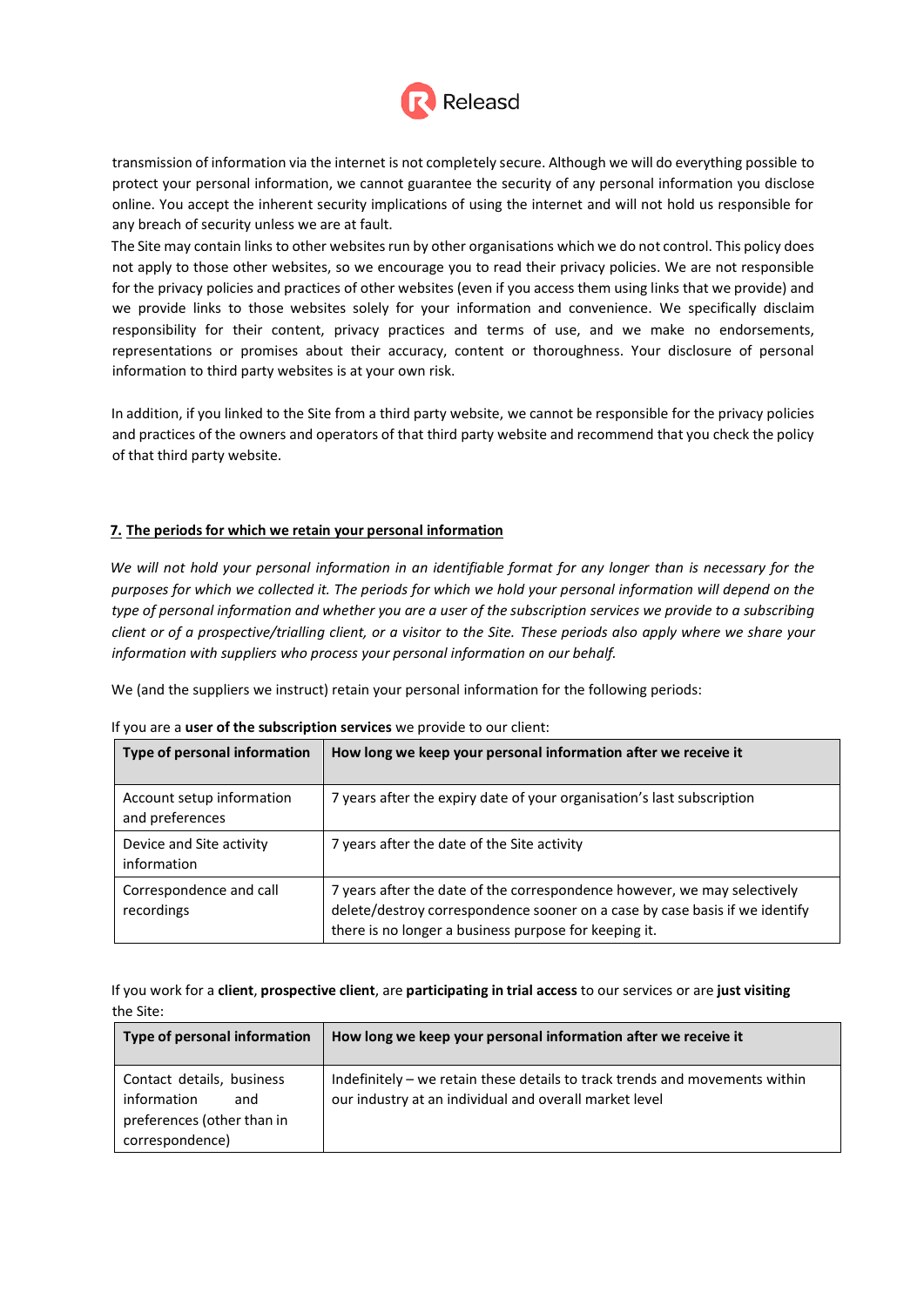

| Device and Site activity              | Indefinitely – we retain these details to identify our contacts' previous interest |
|---------------------------------------|------------------------------------------------------------------------------------|
| information                           | in our products and services                                                       |
| Correspondence and call<br>recordings | 2 years after the date you last contact us                                         |

In relation to any period mentioned above, we will retain your personal information from the expiry of that period until the start date of our next financial year (31<sup>st</sup> January each year) to allow us to manage the deletion/destruction process efficiently.

The only exceptions to the periods mentioned above are where:

- you exercise your right to have the information erased (where it applies) and we do not need to hold it in connection with any of the reasons permitted or required under the law (see further Your rights over your personal information);
- you exercise your right to require us to retain your personal information for a period longer than our stated retention period (see further Your rights over your personal information);
- we bring or defend a legal claim or other proceedings during the period we retain your personal information, in which case we will retain your personal information until those proceedings have concluded and no further appeals are possible;
- the terms of our contract with our client under which you access our subscription services require that we delete, destroy or return your personal information sooner; or
- in limited cases, existing or future law or a court or regulator requires us to keep your personal information for a longer or shorter period.

We retain an anonymised version of the submitted personal information for as long as we require it for reporting and other statistical and analytical purposes. Such anonymised information will not identify you and may be derived from personal information that was contained within accounts that have subsequently been deleted.

### **8. Your rights over your personal information**

*You have a number of rights in relation to your personal information under data protection law. In relation to certain rights, we may ask you for information to verify your identity and, where applicable, to help us to search for your personal information. Except in rare cases, we will respond to you within one month after we have received this information or, where no such information is required, after we have received full details of your request.*

You have the following rights, some of which may only apply in certain circumstances:

- to **be informed** about the processing of your personal information (this is what this statement sets out to do);
- to have your personal information **corrected if it isinaccurate** and to have **incomplete personal information completed**;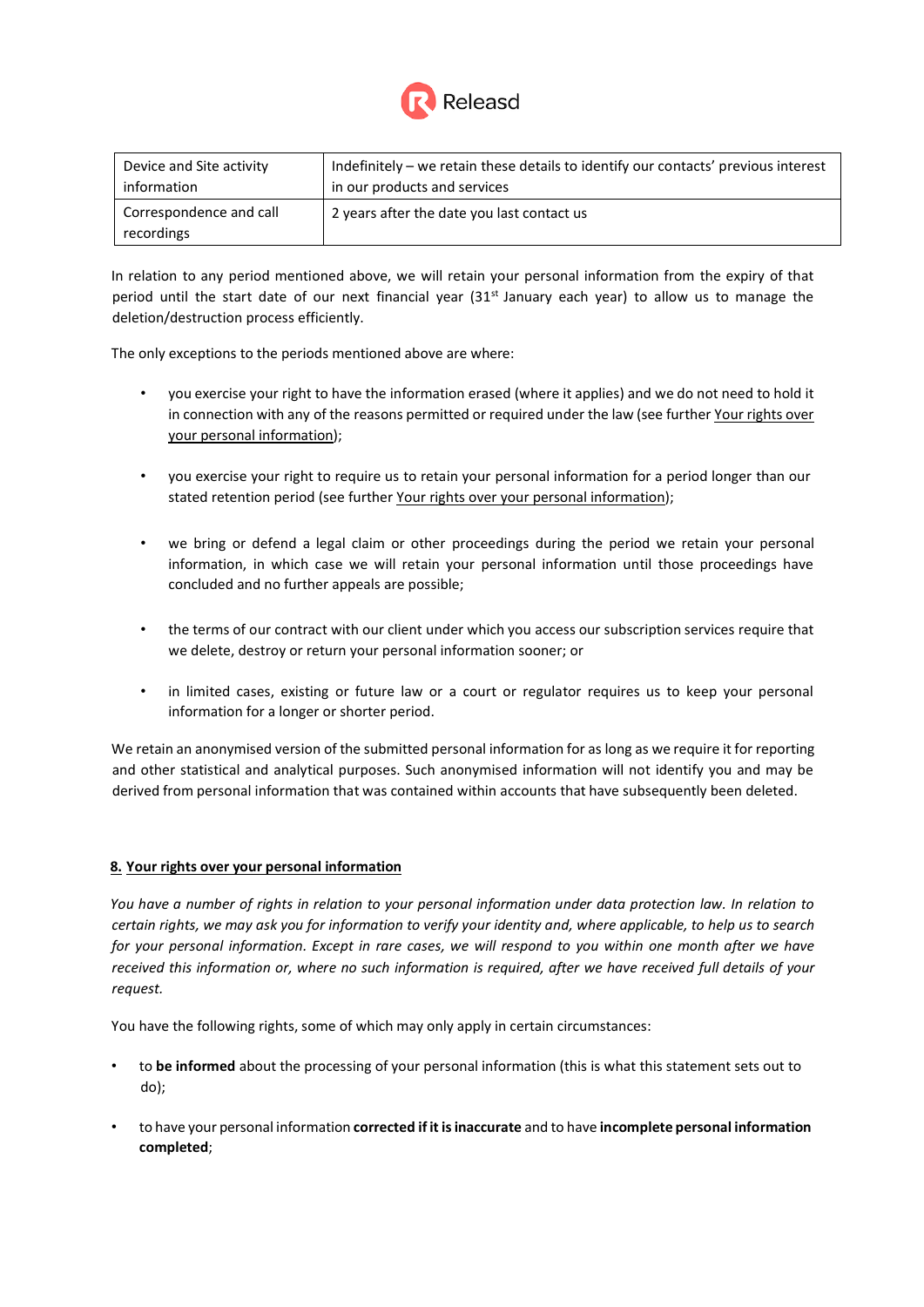

*The accuracy of your information is important to us and we are working on ways to make it easier for you to review and correct the information that we hold about you. In the meantime, if you change your name or address/email address, or you discover that any of the other information we hold is inaccurate or out of* date, please let us know by contacting us in any of the details described at the end of this policy.

### • to **object to processing** of your personal information;

*Where we rely on our legitimate interests as the legal basis for processing your personal information for particular purposes, you may object to us using your personal information for these purposes by emailing or writing to us at the address at the end of this policy. Except for the purposes for which we are sure we can continue to process your personal information, we will temporarily stop processing your personal information in line with your objection until we have investigated the matter. If we agree that your objection is justified in accordance with your rights under data protection laws, we will permanently stop using your data for those purposes. Otherwise we will provide you with our justification as to why we need to continue using your data.*

*You may object to us using your personal information for direct marketing purposes and we will automatically comply with your request. If you would like to do so, please use our unsubscribe tool.*

• to **withdraw your consent** to processing your personal information;

*Where we rely on your consent as the legal basis for processing your personal information, you may withdraw your consent at any time by contacting us using the details at the end of this policy. If you would like to withdraw your consent to receiving any direct marketing to which you previously opted-in, you can also do so using our unsubscribe tool. If you withdraw your consent, our use of your personal information before you withdraw is still lawful.*

• to **restrict processing** of your personal information;

*You may ask us to restrict the processing your personal information in the following situations:*

*where you believe it is unlawful for us to do so, you have objected to its use and our investigation is pending or you require us to keep it in connection with legal proceedings.*

*In these situations, we may only process your personal information whilst its processing is restricted if we have your consent or are legally permitted to do so, for example for storage purposes, to protect the rights of another individual or company or in connection with legal proceedings.*

• to have your personal information **erased**;

*In certain circumstances, you may ask for your personal information to be removed from our systems by emailing or writing to us at the address at the end of this policy. Unless there is a reason that the law allows us to use your personal information for longer, we will make reasonable efforts to comply with your request.*

• to **request access** to your personal information and information about how we process it;